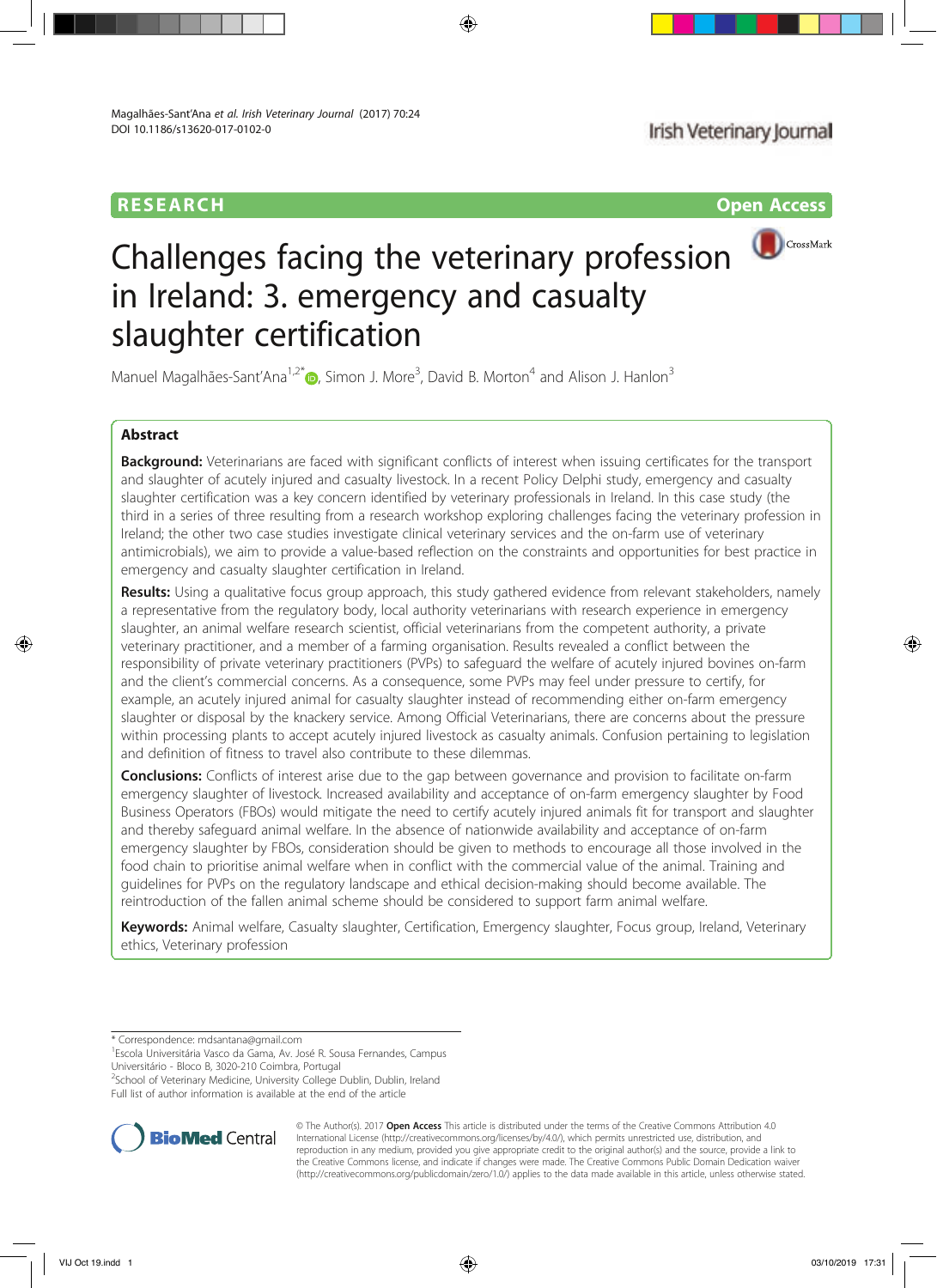## Background

According to the Farm Animal Welfare Advisory Council (FAWAC), emergency slaughter refers to the on-farm slaughter "of an otherwise healthy animal which has suffered an injury that prevented its transport to the slaughterhouse for welfare reasons" [1]. Casualty slaughter, on the other hand, is "the slaughter at a slaughterhouse, of an injured animal that has been deemed fit for transport under veterinary certification" [2]. Emergency slaughter of livestock relates mainly to bovines that have suffered an accident and sustained injuries that cause acute pain (e.g. fractures), whereas casualty slaughter usually refers to animals suffering from chronic painful conditions (e.g. lameness) [3].

When issuing certificates for emergency and casualty slaughter (ECS) of bovines, veterinarians are required to meet a number of guidelines and norms [2]. A decision tree for managing acutely injured livestock on farm has been provided by FAWAC [1], but there is no agreement among private veterinary practitioners (PVPs) on the circumstances where an acutely injured bovine animal should be transported [2]. Regulatory provisions require that ECS livestock should either a) be slaughtered immediately on farm (on farm emergency slaughter, OFES) to avoid unnecessary suffering, or b) be transported for slaughter provided the PVP is of the opinion that transport is not likely to cause further injury or unnecessary suffering for the animal (Article 28 of S.I. No. 311 of 2010) [4]. In both cases, the carcase or the live animal must be accompanied to the slaughterhouse by a Veterinary Certificate, issued by the PVP [5]. In addition, according to European legislation, all necessary arrangements should be made in advance to minimise the length of the journey and meet animals' needs during the journey (Article 3 of EC Regulation No 1/2005) [6]. However, on-farm emergency slaughter is not widely available in the Republic of Ireland; for example, only 4% of abattoirs provided such a service between 2011 and 2013 [2].

During a systematic review of veterinary codes of practice in Europe (including the Veterinary Council of Ireland Code of Professional Conduct), certification emerged as one of chief duties towards society held by veterinarians [7]. Further, in a recent Policy Delphi study, emergency and casualty slaughter certification was a key concern identified by veterinary professionals in Ireland [8]. Veterinarians are faced with significant conflicts of interest when issuing certificates for the transport and slaughter of acutely and chronically injured livestock. Among others, veterinarians have a duty to minimise pain to the animal, to attend to needs of the farmer and to uphold public health.

Within a wider research project on the ethical challenges facing the veterinary profession in Ireland, this is the third in a series of case studies exploring key issues identified in a recent Policy Delphi consultation process [8]. The other two case studies investigate clinical veterinary services [9] and the on-farm use of veterinary antimicrobials [10]. In this case study, we aim to provide a value-based reflection on the constraints and possible opportunities to best practice emergency and casualty slaughter certification.

## Methods

#### Focus groups

A research workshop to explore the constraints and potential opportunities for responsible ECS certification in Ireland was held on 18 June 2015. Thirteen stakeholders agreed to participate in two consecutive focus group sessions (105 and 95 min duration). Purposive sampling of participants was used in order to reflect the range of roles and opinions regarding ECS certification. Selection criteria included seniority, experience with research topic and an active role with a relevant veterinary organisation. Stakeholders included a representative from the regulatory body, local authority veterinarians with research experience in ECS, an animal welfare research scientist, official veterinarians from the competent authority, a private veterinary practitioner and a member of a farming organisation (Table 1). Several participants held more than one active role.

The sessions were moderated by the last author (AJH) and audio-recorded for qualitative analysis. An interview guide had been developed by the first author (MMS), discussed with co-authors, and revised until a final agreement was reached. A semi-structured approach was used to guide the conversation towards the research questions. In the morning session, each participant was asked to list the three main challenges associated with ECS, and to share their views with the group. This was followed by the appraisal of a comment that had been published several weeks previously in the Irish Farmers Journal (16 May 2015), describing a real case scenario of on-farm emergency slaughter, and of a vignette, validated elsewhere [11], describing an ethical dilemma of slaughtering injured livestock (Table 2). The afternoon session was structured around possible strategies that could be adopted to improve ECS, and disagreements and commonalities were explored. After the event, a summary with the main conclusions was sent to participants for comment and clarification.

#### Data handling and analysis

The sessions were transcribed verbatim, anonymised and a combined deductive and inductive approach to data analysis was applied. As an initial deductive step, the research questions were used to sort and categorise the data according to two thematic, predetermined areas (i.e. challenges and opportunities). An inductive approach was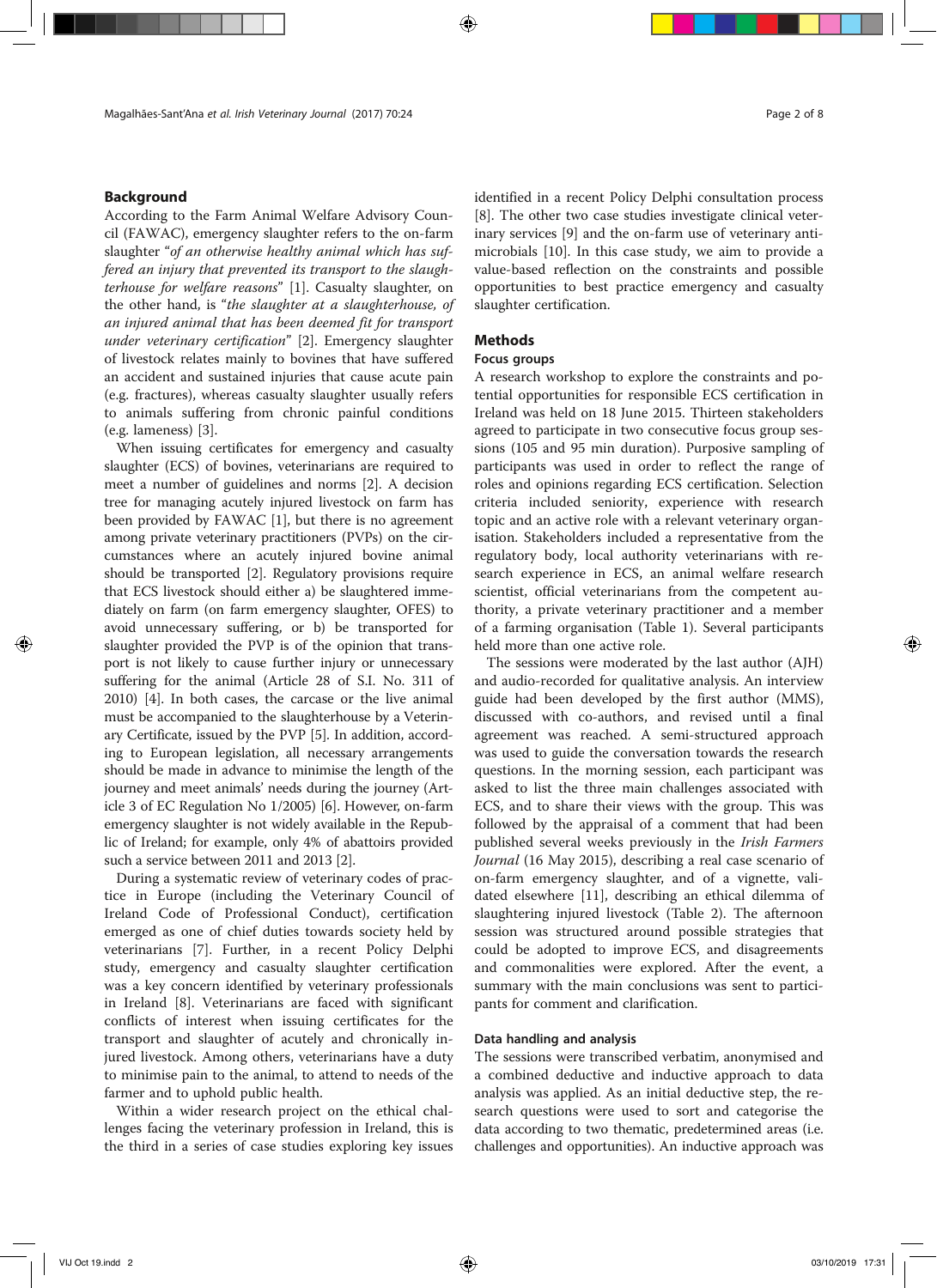then applied through the use of thematic networks, a commonly used tool for qualitative data analysis [12], particularly in the health sciences [13].

Three stages of analysis were used. Following initial familiarisation with the sorted data, descriptive basic codes to the text units were applied, identifying areas of consensus and conflict within the data, in line with recommendations from Kidd and Parshall [14]. Secondly, the list of basic codes were reviewed and grouped into organising categories, to reflect an emerging pattern. Finally, to form global or macro themes, the list of organising categories were reviewed. This final stage of analysis sought to arrive at conclusive, overarching interpretations of the data, bringing together organising themes to form thematic, analytical networks, which in turn, form the basis of results. Two researchers were involved: preliminary analysis was conducted by a social scientist, independent of the study, followed by a validation analysis performed by the first author (MMS).

## Results

#### Challenges

Two overarching themes were identified as key challenges to ECS: dilemmas and conflicts with the commitment to animal welfare, and gaps in governance and support.

- a) Dilemmas and conflicts with the commitment to animal welfare
	- i) Prioritising animal welfare vs. commercial/ resource value

There is a conflict between the responsibility of private veterinary practitioners (PVPs) to safeguard the welfare of acutely injured bovines on-farm and the clients' interest to recover the commercial value of the animal, as illustrated in the following quotes:

ECS-4: The fact that (…) you have an animal that, from a welfare point of view, the farmer probably should put it down on the farm (…) but he needs to get back its commercial value. [The] big issue is deciding, from the animal's perspective, from a welfare point of view, what is the best decision to make.

ECS-11: (…) the welfare of the farmer, it is a major thing welfare-wise, stress-wise for farmers to lose something that is worth a lot of money and it looks like a lot of waste, and at the other end of the welfare of the farmer, the on-farm slaughter isn't available around the country.

Among PVPs, there seem to be concerns that the financial loss for the client - if the animal is sent to the knackery service as opposed to entering the food chain

|                          |  | <b>Table 1</b> Participants in focus groups regarding emergency and |  |
|--------------------------|--|---------------------------------------------------------------------|--|
| casualty slaughter (ECS) |  |                                                                     |  |

|          | Gender | Stakeholder                                                              |  |  |
|----------|--------|--------------------------------------------------------------------------|--|--|
| $FCS-1$  | M      | Veterinary Inspector (Local Authority)                                   |  |  |
| $FCS-2$  | M      | Irish Farmers' Association                                               |  |  |
| $FCS-3$  | F      | Veterinary Officers Association                                          |  |  |
| $FCS-4$  | F      | Veterinary Inspector (Department of Agriculture,<br>Food and the Marine) |  |  |
| $FCS-5$  | F      | Veterinary Inspector (Department of Agriculture,<br>Food and the Marine) |  |  |
| $FCS-6$  | F      | Teagasc (Irish Agriculture and Food Development<br>Authority)            |  |  |
| ECS-7    | M      | Farm Animal Welfare Advisory Council                                     |  |  |
| ECS-8    | M      | Veterinary Inspector (Department of Agriculture,<br>Food and the Marine) |  |  |
| $FCS-9$  | M      | Veterinary Inspector (Department of Agriculture,<br>Food and the Marine) |  |  |
| $FCS-10$ | M      | Veterinary Council of Ireland                                            |  |  |
| $FCS-11$ | M      | Farm Animal Veterinary Practitioner                                      |  |  |
| $FCS-12$ | M      | Animal Welfare Research Officer                                          |  |  |
| $FCS-13$ | M      | Private Veterinary Practitioner                                          |  |  |

– may trigger the potential loss of clients to other local PVPs who may be willing to certify an acutely injured animal as fit for transportation and fit for human consumption. As a consequence, some PVPs may feel under the "emotional and financial pressure from the farmer" [to certify] (ECS-12). With regard to Official Veterinarians (OVs, also called veterinary inspectors), conflicts of interest may arise "from the top down as well as from their colleagues" (ECS-6). At the slaughterhouse, it was mentioned that senior line managers, farmers and factory owners are often "putting pressure on the veterinary inspectors in the plants not to condemn animals on arrival when maybe they should" (ECS-6). On the other hand, OVs and PVPs may not agree on the clinical interpretations being made on fitness for transport, and this creates additional conflict.

Some participants also highlighted the ethical implications of generating wastage of food and the resource value of the animal. In this regard, there is a "conflict between a potentially valuable source of meat, (…) and all the resources that went into producing that meat, versus animal welfare" (ECS-6).

ii) Following best judgement vs. following the law

Table 2 Vignette, used in focus group session, describing a case scenario on emergency and casualty slaughter certification

Charlie works as a Temporary Veterinary Inspector (TVI) at a local slaughterhouse in Co. Clare. While on ante-mortem inspection duty, a cull cow arrives with a broken pelvis and he turns a blind eye. "it would be worse to turn her away and isn't she just about to be put out of her misery anyway?"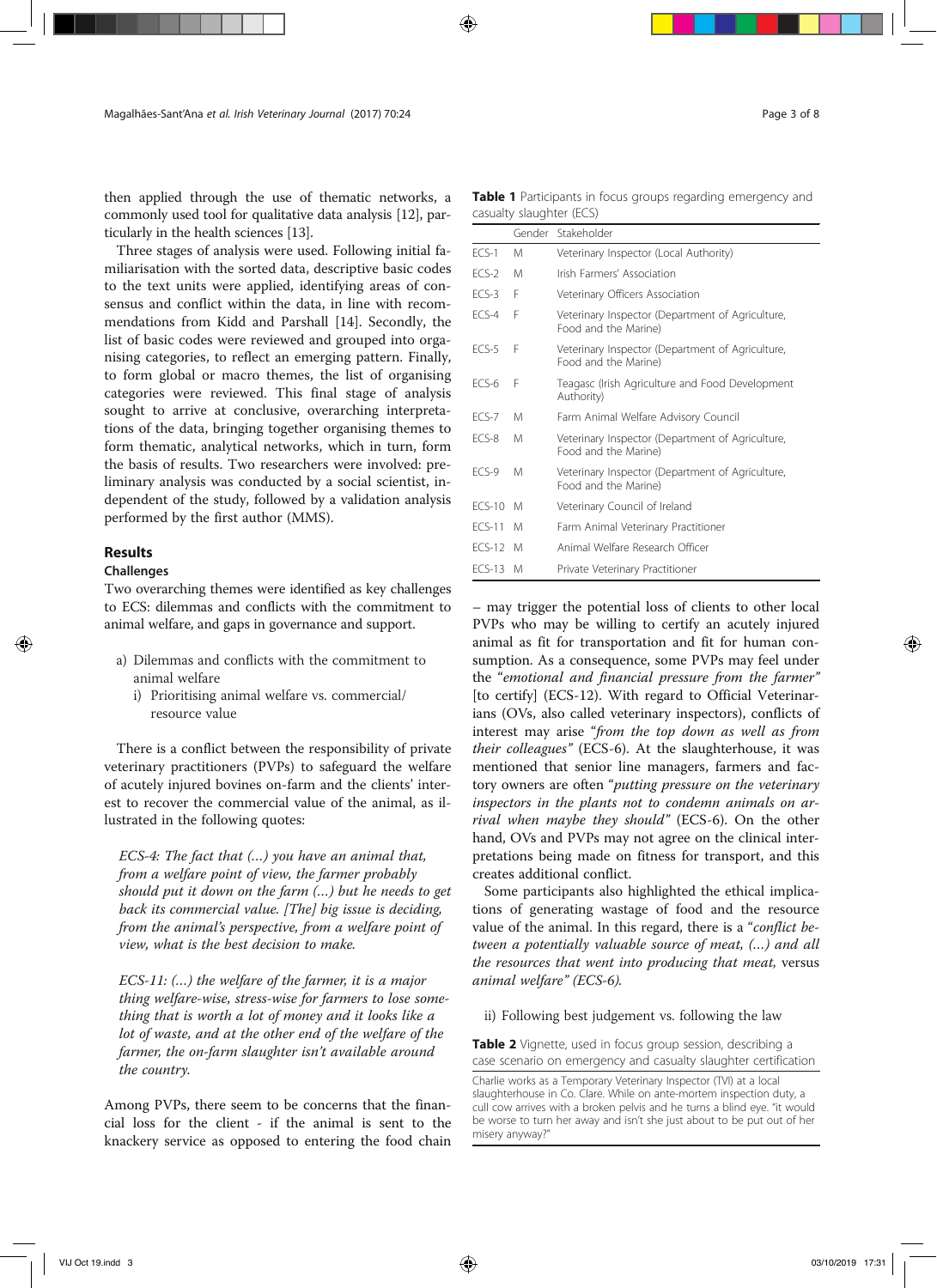This sub-theme encompasses participants' opinions regarding the effectiveness of the legislative context in facilitating specific on-farm situations, and in allowing for the best possible solution, as determined by the PVP. There was a consensus among the majority of participants that it is difficult, and often problematic, to work within the confines of the current legislative framework. Others remind the group of the need to prioritise the welfare of the animal at all times, even if in breach of the law:

The factory is 5 miles down the road but, in my opinion, it is better for the welfare of this animal to be transported and get slaughtered. [However], to the letter of the regulation 1 2005 [6], that animals shouldn't be transported. So [the vet] could stand in front of the veterinary council for doing what in his pragmatic decision making process is the sensible thing to do in that scenario. (ESC-13)

This sub-theme overlaps and is related to the wider discussion on the decision-making concerning fitness to transport, and the mediating factors that inform this decision – distance of travel, and the type/extent of the injury and suffering endured by the animal.

## iii) Fitness for transport decision-making

This sub-theme encompasses discussion on the challenges around the decision to certify the transportation of an injured animal to the abattoir. A number of participants note the role of risk assessment, experience, and other mediating factors in informing their decision to allow/disallow the transportation of an injured animal. However, there are contrasting opinions, with some participants arguing that, in general, PVPs are reluctant to sign certificates of transport, while others pointing to a "culture of certifying animals" as fit for transport.

Confusion is expressed pertaining to the legislative context and definition of fitness to travel, no doubt adding to the dilemma of whether to follow best judgement or the legal context when making the decision regarding certification. Guidelines are called for, to help bring about clarity on the legal requirements for fitness to transport and fitness for human consumption.

Now who decides whether it's fit for the journey? (…) "Animals that are injured or that present physiological weaknesses or pathological processes should not be considered fit for transport, and in particular if they are unable to move independently without pain or to walk unaided." [6] So if a cow is lame (…), should that animal be transported? (ESC-13)

PVPs find it very hard to know what can be certified. Is it acceptable to certify an animal fit for human consumption with an open fracture? (ECS-9)

The type or extent of injury and suffering endured by the animal and the distance, or length, of journey to factory facilities are identified as mediating factors in the decision to transport an acutely injured or sick animal, as illustrated in the following example:

(…) you said I'm happy that this animal is transported a short distance, 20km. Unfortunately the animal is in terrible pain [and] while I think that maybe he could make the 20km (…) the nearest factory is 100km and there is no way that animal would survive that journey. So I can't sign the certificate on that basis. (ES-5)

#### b) Gaps in governance and support

This theme addresses the wider contextual challenges, which in turn influence on-farm decision making. The lack of availability of on-farm slaughter was highlighted which is associated with poor acceptance of emergency slaughter carcasses at the processing plant. It was suggested that "food business operators are not accepting emergency slaughtered animals because they think it's counterproductive for the business" (ECS-9). Although most argue that processors need to take emergency slaughtered animals, and have a social responsibility to do so, others expressed concern that factories may become a means of disposing of sick or injured animals, and should not accept animals that are injured or possibly sick.

Participant observations point to concerns regarding failure to report the actual intake of casualty animals, the non-reporting of frequently occurring cases of injuries, and inconsistencies in approach around the country, and within plants, resulting in confusion among clients. The situation in Northern Ireland was referred to, pointing towards possible measures that may improve governance and support, such as post-mortem reports that increase transparency and accountability.

#### **Opportunities**

Four main themes emerged as possible strategies to address current challenges with ECS. Generally, it was felt that addressing these wider contextual issues would reduce the risk of dilemmas emerging on-farm.

a) Training and guidelines

Participants acknowledged the importance of adequate training and improved guidance to help PVPs dealing with ECS. This includes the regulatory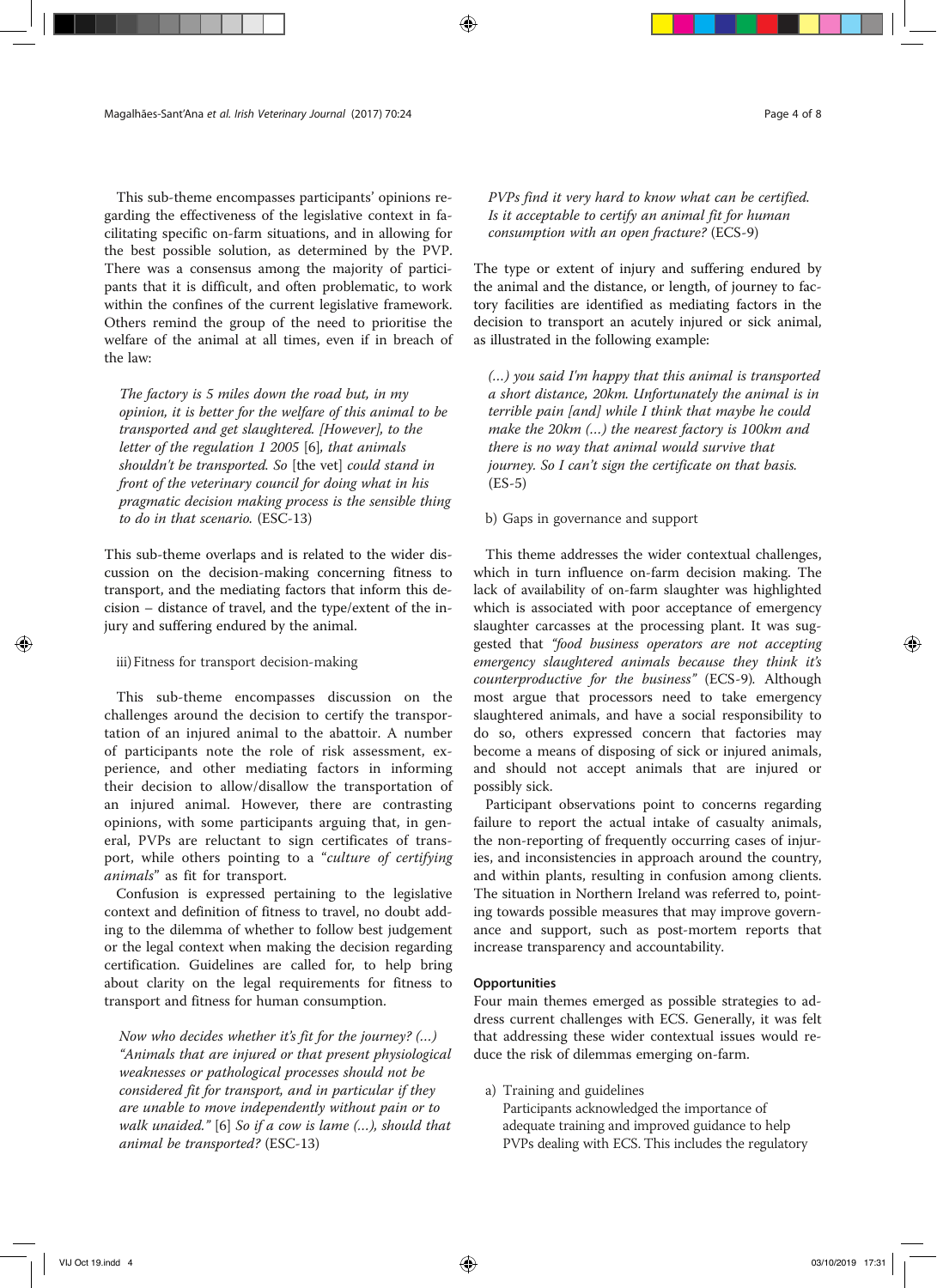context of on-farm emergency and casualty slaughter, and the practical interpretation of fitness to transport. b) On-farm slaughter availability

It was felt that equipping slaughterhouses with mobile slaughtering units would provide a practical, humane and economically sound solution to most cases of on-farm emergency slaughter. The existence of nationwide facilities for the latter would alleviate conflicts and dilemmas concerning the need to prioritise animal welfare and concerns pertaining to loss of commercial value. This requires a joint effort between all stakeholders, to improve current guidelines and regulation.

c) Incentivisation of best practices

It was suggested that, in the absence of nationwide availability and acceptance of on-farm emergency slaughter by Food Business Operators (FBOs), consideration should be given to methods to encourage producers to prioritise animal welfare when in conflict with the commercial value of the animal. For example, either subsidising the cost of disposal through the knackery service or implementing a financial penalty through cross-compliance measures. Another suggestion included adopting periods of validity (both in terms of time and distance) for certificates of transportation that may prevent the delay of slaughter or the long distance transportation of animals:

I would say what you should put on is a period of validity of your cert. You should be putting on there he can be transported 100 miles within the next five hours otherwise the cert is invalid and the animal has to be destroyed (ECS-1)

d) Engagement, communication and consultation Engagement between relevant stakeholders, namely the Department of Agriculture, Food and the Marine, and Meat Industry Ireland, to establish the necessary framework to support on-farm slaughter was deemed needed. In addition, reluctance in accepting these animals may arise because "some of the OVs perhaps are reluctant to accept these because they feel possibly that they can't stand over how healthy that animal actually was when it was alive" (ECS-4). It is argued, however, that increased communication would bridge this gap since "if an  $OV$ and a PVP talk[ed] to each other and discuss[ed] the case, nine times out of ten it will be solved." (ECS-9)

## **Discussion**

By relying on a qualitative focus group approach, the purpose of the current case study was to provide a valuebased reflection on the challenges associated with emergency and casualty slaughter certification, and to explore affected, and their often conflicting interests [8, 15]. Multiple barriers to good practice with the slaughter of acutely injured bovines have been identified here and elsewhere [2, 3]. Conflicts and dilemmas arise due to commercial concerns and the gap between governance and provision to facilitate on-farm emergency slaughter. The transport of otherwise healthy livestock that have suffered an accident for casualty slaughter was a key concern during the focus group, because of the implications for animal welfare (i.e. unnecessary pain and suffering caused by transportation to an abattoir) and legal ramifications for the veterinary profession of certifying an acutely injured animal as fit for transport. The conflict arises primarily due to the commercial concerns of the farmer to recover the production costs. Without OFES, and to be legally compliant, acutely injured livestock would either have to be dispatched by the knackery service, or undergo veterinary treatment until the animal is deemed fit for transport, both increasing the financial burden on the farmer.

This study has primarily focused on the role of PVPs in certifying animals for casualty or emergency slaughter but the role of the farmer should be highlighted. Farmers, as the original FBO, have responsibility for the welfare of animals under their care and for the accuracy of supply food chain information accompanying their animals to slaughter. However, decision-making is a shared responsibility of farmers and their PVP and the current lack of OFES puts the farmer in the invidious position of having to choose between animal welfare and financial sustainability and consequently places unreasonable demands on the veterinary professionals. Farmers decisions should be guided by professional advice, however, in some instances farmers may be unaware of the role of the assisting PVP as a technical adviser [16].

A lack of OFES availability is a major obstacle and central to why casualty slaughter predominates. Cullinane and colleagues investigated bovine casualty slaughter at four large abattoirs in the Republic of Ireland [3, 17] and reported that OFES would have been appropriate for 60% of bovines certified for casualty slaughter [3]. More recent research has shown some improvement in the provision of OFES between 2011 and 2013, but casualty slaughter continued to predominate during this period [2]. The study by McDermott and McKevitt revealed that only 10 and 3% of DAFM and Local Authority abattoirs, respectively, accepted OFES. Inconsistencies in the acceptance criteria by OVs and FBOs, and a wide variation in the geographical availability were also reported [2].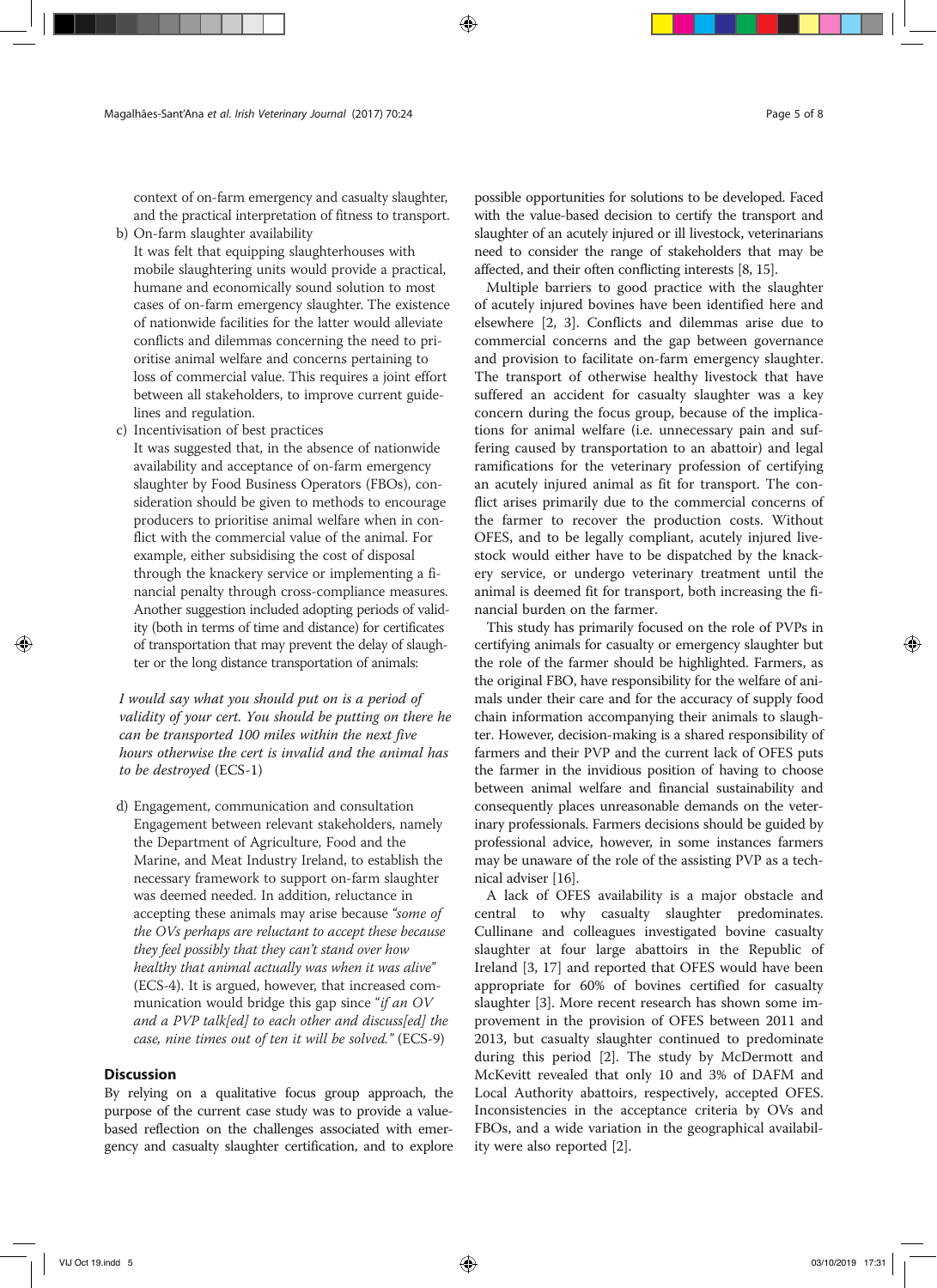Communication, engagement and consultation between stakeholders were considered by study participants as important ways forward to improve the uptake of OFES. In 2015, the European Commission conducted a special Eurobarometer on 'Attitudes of Europeans towards Animal Welfare' in 28 Member States. It reported that 94% of participants believed that is important to protect the welfare of farmed animals and 82% wanted better protection for farm animals [18]. In this context, FBOs are doing a disservice to consumers by not providing OFES.

Standardising and providing consistency in OFES also needs to be addressed in guidelines and regulations. Whilst progress has been achieved through amendments to the legal framework to facilitate OFES and the sale of OFES products in the EU, in practice it continues to fail due to the concerns of FBOs. McDermott and McKevitt reported that 89% of FBOs in the Republic of Ireland did not accept OFES, mainly due to a potential negative impact on consumer perception of their business (61%). In addition, OVs were concerned with food safety risks associated with OFES [2]. To increase OFES availability, a food safety analysis is needed to inform decision-making by OVs, PVPs and FBOs.

Incentivising best practice was also considered important by participants, in the move towards OFES. Compliance inspections were identified as one method to reduce inappropriate certification of acutely injured bovines for transportation. Similarly, veterinary participants in a Policy Delphi study also indicated that challenges pertaining to 'Casualty Slaughter Certification' would require stringent legal measures, namely compliance inspections and improved legislation/regulations [8]. Conversely, subsidising the disposal costs of acutely injured bovines through the knackery service would help to reduce the commercial losses for the producer. This mechanism has previously been used by DAFM, referred to as the Fallen Animal Scheme, which ended in 2009. Finally, the adoption of periods of validity for certificates of transportation was also suggested at the workshop. A similar suggestion had been made by Cullinane and colleagues to prevent casualty animals from being slaughtered several days after being transported [17].

In some cases, legislation was considered to present a barrier to best judgement by the veterinarian. 'Emergency killing' and 'casualty slaughter' are common terms in the farming industry, and often used interchangeably. European regulations do not attempt to differentiate the two, thus adding to the confusion. Moreover, regulatory provisions exist defining what is meant by 'fitness for transport', namely that animals shall not be considered fit for transport if they are unable to move independently without pain or to walk unassisted [6]. However, the present research suggests that conflicts can arise

decision-making of fitness for transport. Looking at examples from other jurisdictions, it can be argued that confusion regarding the regulatory landscape and the best course of action is not exclusive to Irish veterinarians. In effect, an exploratory study of the ethical challenges faced by Austrian veterinary officers has shown that "conflicting norms and values are the rule in veterinary officers' daily job – not the exception. They are essential and unavoidable and not the result of a lack of individual competence, conscience or personal skills" ([19], p. 287). From a UK perspective, the challenges facing OVs working in post-Brexit Britain, and their role in preventing animal cruelty and increasing efficiency and safety of meat inspection, have recently been emphasised [20].

Moreover, participants in the present study highlighted the role of client pressure on clinical decision-making by the PVP but also pressure faced by OVs from a number of stakeholders. Such competing interests could mean that the values driving PVPs and OVs decision-making do not necessarily overlap. This represents a potential area of conflict between PVPs and OVs, one that can impact negatively on the reputation of the veterinary profession and the welfare of animals.

Focus group participants identified training of PVPs as an opportunity to improve the provision of OFES. This has also been mirrored by a survey of PVPs in Ireland [2]. The transition to OFES requires behavioural change and factors such as continuing veterinary education in ethics should be part of this strategy. Following the fourpart conceptual model of veterinary ethics teaching, training should include the relevant norms and regulations, topics on animal welfare, ethical theories and professionalism [21]. Education in ethics can help veterinarians recognise the values and viewpoints of others, to develop value-aware communication skills as well as informed decision-making skills [22, 23].

The present case study is part of a wider workshop where participants were divided into smaller groups, on the grounds of their expertise, and some limitations should be acknowledged. This investigation relied on two focus group sessions and on the same group for both sessions. Nonetheless, the group was sufficiently diverse in order to minimise a cohort effect. In fact, several participants had more than one professional role. Further, it was the role of the moderator to ensure that every participant had a chance to meaningfully contribute to the debate. The debate was centred on bovine animals, leaving welfare concerns with other production animals, such as pigs and sheep, largely unexplored. This bias may reflect the greater economic value of bovines in Ireland, compared to other livestock species. Results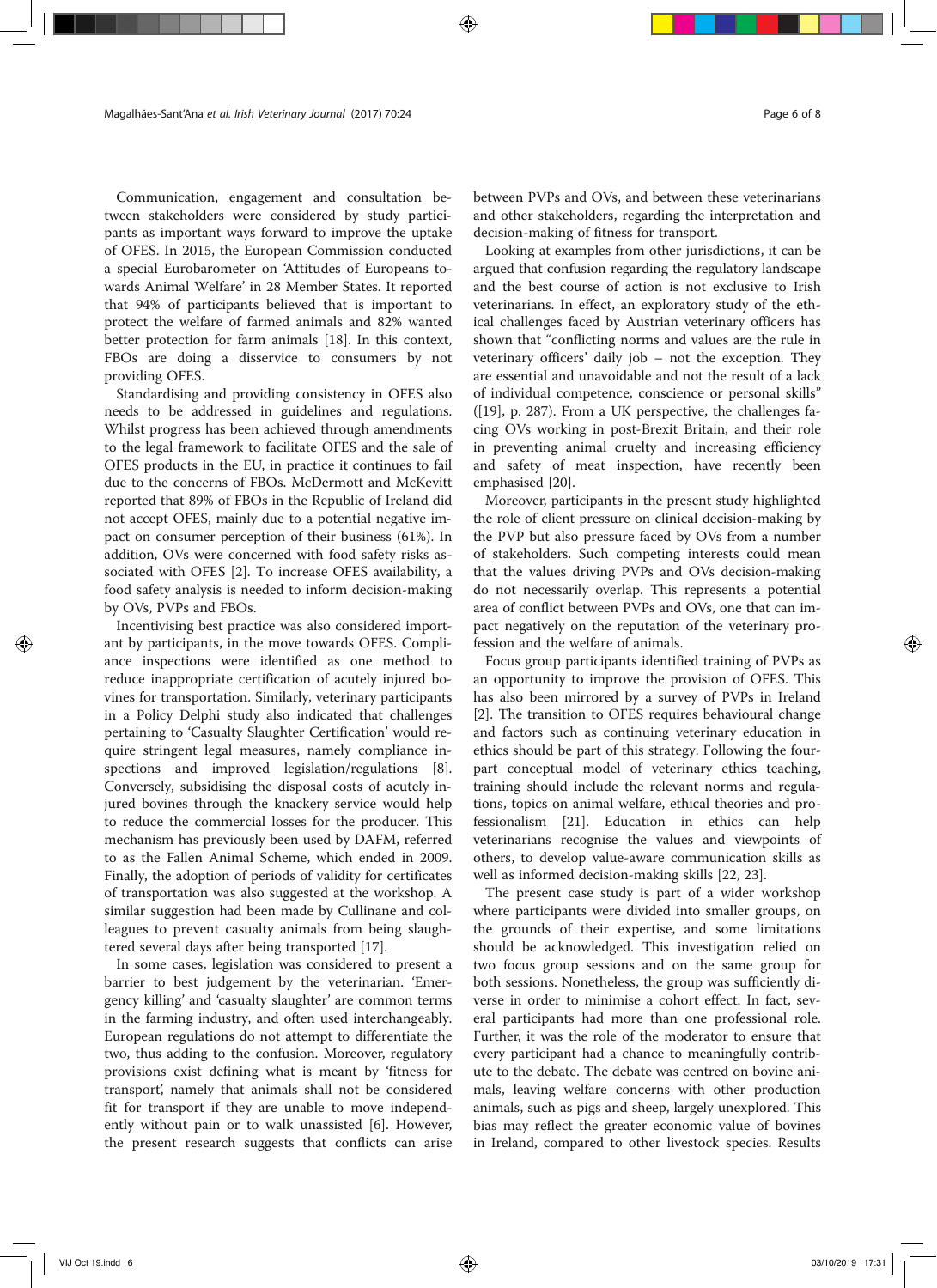from this study should be extrapolated with caution since the small number of participants involved in this study is unlikely to represent the full range of views of every stakeholder involved with ECS in Ireland.

### Conclusion

Four main strategies emerged from the focus group discussion to address current challenges with emergency and casualty slaughter.

- 1. Support should be given to the nationwide availability and acceptance of on-farm emergency slaughter. There needs to be engagement, communication and consultation between all stakeholders (e.g. Veterinary Ireland, Department of Agriculture, Food & the Marine, Meat Industry Ireland, Irish Farmers Association, FBOs) to improve current guidelines and regulation.
- 2. Training and guidelines for PVPs on the regulatory context of on-farm emergency slaughter and casualty slaughter, on the interpretation of fitness to transport, effective communication and ethical decision-making should become available.
- 3. In the absence of nationwide availability and acceptance of on-farm emergency slaughter by FBOs, consideration should be given to methods to encourage all those involved in the food chain to prioritise animal welfare when it is in conflict with the commercial value of the animal. For example, either subsidising the cost of disposal through the knackery service or implementing a financial penalty through cross compliance measures.
- 4. Within a climate of recovery for the Irish economy, DAFM should consider the interim re-introduction of the fallen animal scheme as a public good to support farm animal welfare.

#### Abbreviations

ECS: Emergency and casualty slaughter; FAWAC: Farm Animal Welfare Advisory Council; FBOs: Food business operators; OFES: On farm emergency slaughter; OVs: Official veterinarians; PVPs: Private veterinary practitioners

#### Acknowledgements

The authors wish to thank all expert participants in the focus group sessions. Special thanks to Catherine Devitt for conducting the preliminary thematic analysis and Bernardette Doyle for co-chairing the sessions and assisting with the workshop. MMS would like to thank the UCD Foundation Newman Fellowship Programme and the Veterinary Council of Ireland for financial support, and Escola Universitária Vasco da Gama, Coimbra, Portugal, for facilitating a two-year leave of absence.

#### Funding

The research project was funded through the Veterinary Council of Ireland Educational Trust and the UCD Foundation. However, these organisations did not influence the study design, data collection and analysis, and manuscript preparation.

#### Availability of data and materials

The datasets generated and/or analysed during the current study are available from the corresponding author on request.

#### Authors' contributions

MMS Prepared the interview guide, revised transcripts, performed the validation analysis and drafted the manuscript. AJH Chaired the focus group session, contributed to the interview guide, revised transcripts, supervised the analysis and the manuscript preparation. SJM and DBM Contributed to the interview guide and manuscript preparation. All authors read and approved the final manuscript.

#### Ethics approval and consent to participate

The study conformed to guidelines of the Human Research Ethics Committee at University College Dublin (UCD), permitting exemption from full ethical review (Reference Number: LS-E-15-63). Each participant received a letter to inform them about the aims of the study and the nature and extent of their participation. Participants were informed about secure data storage and confidentiality issues (including the use of anonymised transcribed extracts). Consent was granted by filling a consent form and respondents were given the opportunity to withdraw from the study up to six months after the event.

#### Consent for publication

Prior to the commencement of data collection, the first author obtained from participants written consent to participation and to publish results.

#### Competing interests

The authors declare that they have no competing interests.

## Publisher's Note

Springer Nature remains neutral with regard to jurisdictional claims in published maps and institutional affiliations.

#### Author details

<sup>1</sup>Escola Universitária Vasco da Gama, Av. José R. Sousa Fernandes, Campus Universitário - Bloco B, 3020-210 Coimbra, Portugal. <sup>2</sup>School of Veterinary Medicine, University College Dublin, Dublin, Ireland. <sup>3</sup>Centre for Veterinary Epidemiology and Risk Analysis, University College Dublin, Dublin, Ireland. <sup>4</sup>School of BioSciences, University of Birmingham, B15 2TT, Birmingham, UK

## Received: 14 February 2017 Accepted: 27 July 2017<br>Published online: 04 August 2017

#### References

- 1. FAWAC. Animal Welfare Guidelines for Veterinary Practitioners and Farmers on Managing Acutely Injured Livestock on Farm. Farm Animal Welfare Advisory Council; 2009. http://www.fawac.ie/media/fawac/content/ publications/animalwelfare/AW\_
- GuidelinesManagaingAccutelyInjuredLivestock.pdf. Accessed 20 Jan 2017. 2. McDermott P, McKevitt A. Analysis of the operation of on farm emergency slaughter of bovine animals in the Republic of Ireland. Ir Vet J. 2016;69:4.
- 3. Cullinane M, O'Sullivan E, Collins G, Collins D, More S. Veterinary certificates for emergency or casualty slaughter bovine animals in the Republic of Ireland: are the welfare needs of certified animals adequately protected? Anim Welf. 2012;21(1):61–7.
- 4. Irish Statute Book. S.I. No. 311/2010 European Communities (Welfare of farmed animals) Regulations. 2010. http://www.irishstatutebook.ie/eli/2010/ si/311/made/en/print?q=311+of+2010. Accessed 2 July 2017.
- 5. DAFM. Veterinary certificates and owner declaration for the transport and slaughter of emergency and casualty animals. Department of Agriculture, Food and the Marine; n.d. www.agriculture.gov.ie/media/migration/ animalhealthwelfare/animalwelfare/

OnFarmSlaughterBookletAppendixForms060710.doc. Accessed 18 Jan 2017.

- Council Regulation (EC) No1/2005 of December 2004 on the protection of animals during transport and related operations and amending Directives 64/432/EEC and 93/119/EC and Regulation (EC) No 1255/97. http://eur-lex. europa.eu/legal-content/EN/TXT/?uri=CELEX%3A32005R0001. Accessed 18 Jan 2017.
- 7. Magalhães-Sant'Ana M, More SJ, Morton DB, Osborne M, Hanlon A. What do European veterinary codes of conduct actually say and mean? A case study approach. Vet Rec. 2015;176:654.
- 8. Magalhães-Sant'Ana M, More SJ, Morton DB, Hanlon A. Ethical challenges facing veterinary professionals in Ireland: results from Policy Delphi with vignette methodology. Vet Rec. 2016;179(17):437.